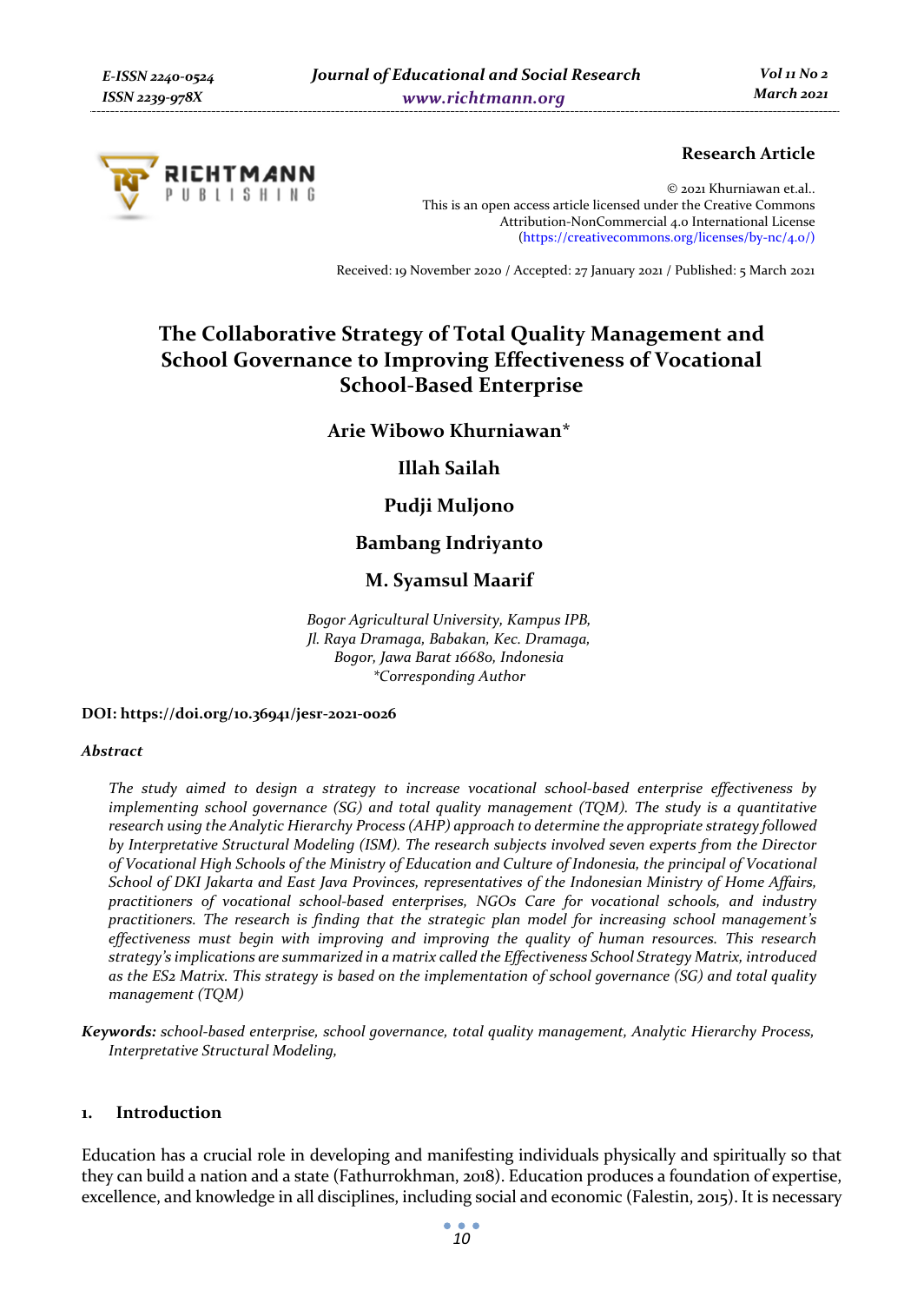| E-ISSN 2240-0524    | Journal of Educational and Social Research | Vol 11 No 2 |
|---------------------|--------------------------------------------|-------------|
| $ISSN$ 2239-97 $8X$ | www.richtmann.org                          | March 2021  |

to instill a good quality educational system to develop this potential. Vocational high school is one of Indonesia's education, which has a skilled role in building a nation and country. Vocational high school is shown to produce semi-skilled graduates. Vocational education is a strategic program to provide skilled workers at the middle level in implementing development programs in various industrial sectors (Yoto, 2016). Based on the Central Statistics Agency (BPS) from 2017 to 2019, the unemployment rate for vocational school graduates in Indonesia is still high, namely 9.27% in 2017, 8.92% in 2018, and 8.63% in 2019. This condition shows that there are problems in the management of vocational schools.

Currently, Indonesia is focusing on improving vocational high school's quality and effectiveness by transforming into a vocational school-based enterprise. This school is given freedom in managing finances so that it can provide services. This transformation will increase vocational students' competence and cooperation with the industry based on efficiency and productivity (Kurniawan, 2020). Vocational high schools are seen as educational institutions and companies that require overall management, which includes planning, organizing, implementing, monitoring, teaching, human resources, strategy, marketing, and development.

School effectiveness is shown by the school's ability to properly carry out its functions and provide quality services for students (Scheerens, 2013). The efficiency of the system in vocational high schools depends on society's availability to be dedicated, committed, and devoted to deciding the future of the nation. The quality of education is one of the most critical issues in creating and fixing vocational schools' management problems (Yoto, 2016). These qualified vocational school graduates will produce a good performance and build themselves, their family life, community, nation, and country. Vocational education must adapt to the changing nature of work, technology, and work standards. The curriculum in vocational high schools must be oriented to the needs of the world of work.

Total Quality Management (TQM) is an approach to effectively and efficiently improve the quality of vocational schools. This TQM aims to improve sustainably to create satisfaction and excellence in an organization (Sohel-uz-zaman & Anjalin 2016). The TQM strategy can improve school quality and can be applied to schools that focus on student potential (Sadikoglu, 2014; Agus, 2011; and Ismail 2014). TQM has the most effective approach to achieving quality and performance improvement in education. General factors of this strategy seek the satisfaction of various stakeholders, including students, parents, and the community (Falestin, 2015).

Mulyani (2020) explained that school effectiveness could also be reviewed through school governance (SG). Vocational high schools in Indonesia have problems with school management's effectiveness, as seen from the 2018-2019 National Exam scores. The mathematics score results are classified as low, namely 46.7, and the lowest score is 35.26. It indicates that Vocational high schools need to improve the effectiveness of school management. This gap shows ineffective management in determining the right strategy in running the school. The application of the SG principle as an essential value in school management will have an excellent opportunity to continue to improve the quality of education in schools. School governance emerges as an effort to improve quality to produce a strong performance of school organizational governance.

This study aims to design a strategy to increase vocational school-based businesses' effectiveness by implementing total quality management (TQM) and school governance (SG). This research strategy's implications are summarized in a matrix called the Effectiveness School Strategy Matrix, which is introduced as the ES<sub>2</sub> Matrix. The strategy matrix is a novelty finding from this research

### **2. Literature Review**

### *2.1 Total Quality Management (TQM)*

Total Quality Management is the study of a holistic approach to school improvement programs. The concept of TQM developed after the emergence of a quality movement led by Deming, Juran, and Feigenbaum. Gradually TQM began to emerge as a new paradigm shift (Spencer, 1994) and a leading management idea tool (Yong & Wilkinson, 2001). Organizations apply TQM to gain a competitive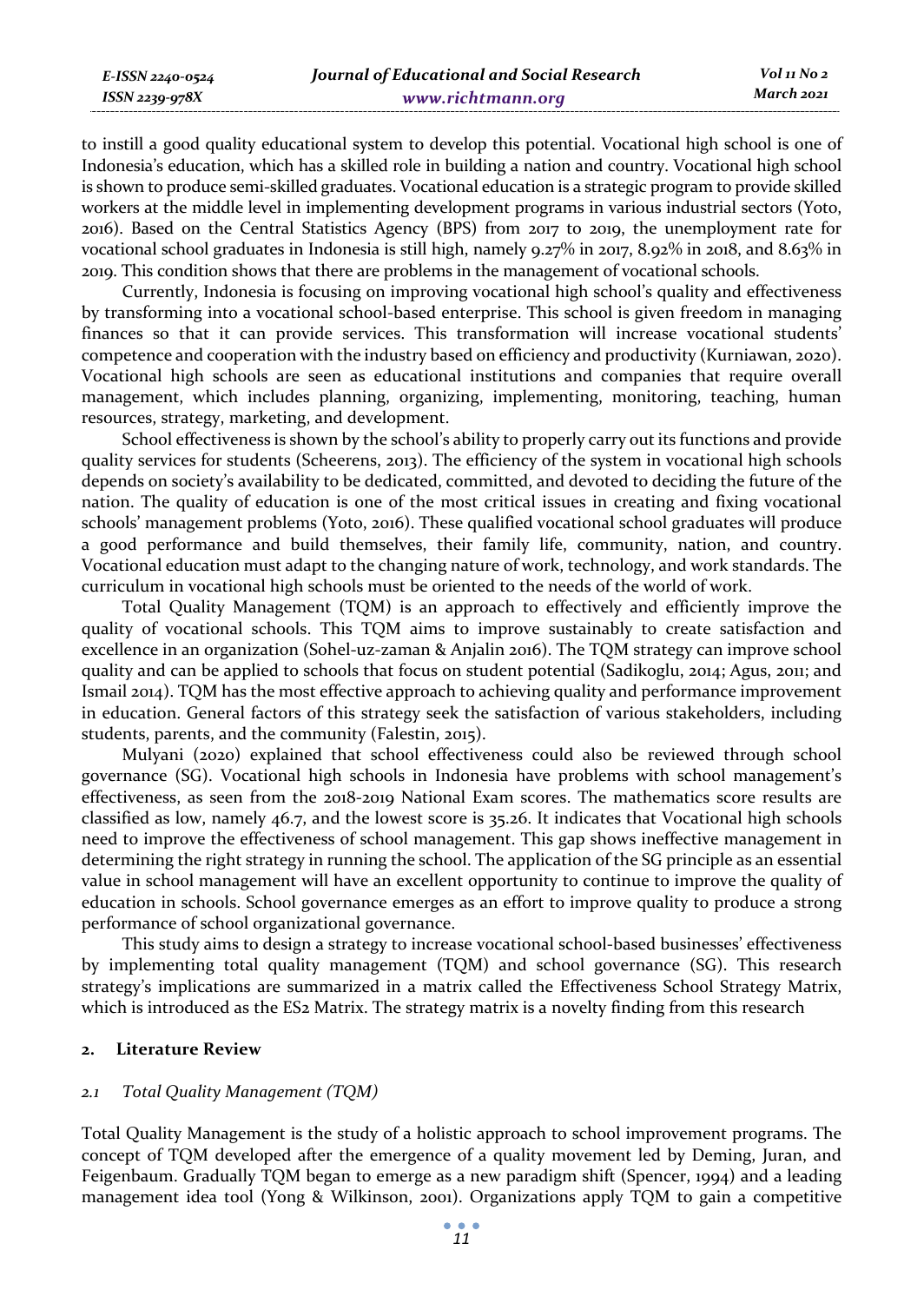| E-ISSN 2240-0524    | Journal of Educational and Social Research | Vol 11 No 2 |
|---------------------|--------------------------------------------|-------------|
| $ISSN$ 2239-97 $8X$ | www.richtmann.org                          | March 2021  |

advantage to win customer loyalty, gain business resources, or get massive funding (Douglas & Judge 2001; Ramlawati, 2018). Besides, TQM demonstrates high levels of benefits from increased customer focus, communication, teamwork, and effectiveness. TQM's benefits are joint problem solving, management commitment, and employee empowerment (Witcher, 1994; Madanat, 2017).

The implementation of TQM practices by school principals is considered very good, meaning that the principal can provide a culture that involves quality in all aspects of school operations. TQM is part of excellence because it can satisfy stakeholders; meet the specific needs of end-users, and meet the needs of organizational members (Al-Dhaafri, 2020). A good leader will improve academic performance in school. Leadership at school has a role in guiding and influencing the community to achieve the school's ultimate goal (Heystek & Emekako, 2020). TQM influences leadership that allows an institution to improve the quality of their performance (Sriyakul, 2019). Although TQM has been used for many years outside of educational settings, it has been recognized by most university leaders as an innovative approach to improving educational management performance (Sadikoglu & Olcay 2014). Phan (2019) reveals that TQM is a way of managing the organization as a whole to increase the effectiveness, flexibility, and competitiveness of the organization.

#### *2.2 School Governance (SG)*

School Governance contains a basic definition of a school with the right to autonomy in managing its schools, especially in managing human, financial and material resources in schools (Grauwe, 2005). SG is a school management model that gives schools, especially school principals, considerable autonomy to make decisions on school management's important issues within a framework. It includes decisions about curriculum and learning management; recruitment and management of educational personnel; and school financial management (Arar & Abu-Romi, 2016). Five principles are adopted to implement a good SG, namely: transparency, accountability, responsibility, independence, and equality (Quyen, 2014) and three other principles, namely participation, predictability, and dynamics.

School Governance (SG) refers to the application of decentralization, more specifically to decision-making authorities from the central, regional, and divisional levels to schools. The status of implementing SG by the principal is at a progressive level. It indicates increased resource mobilization and maximum effort from schools. School Governance aims to empower school principals to direct teachers and students to a process of continuous improvement; support the provision of quality education services; build partnerships with communities and industry, and institutionalize a participatory and sustainable school improvement process. SG is an effective management system and improves the quality of education (Salvioni, 2017). School community partnerships within the SG framework are any relationships that exist between and between educators, students, families, and the community as a whole to work together to improve and improve school performance. Xaba (2011) states that leadership is vital for school principals. Education providers must accept and carry out this role so that schools are managed effectively. An administrator can help others improve their attitude towards high contributions to the school.

Amanchukwu *et al.* (2015) explain that when school leaders are allowed to make flexible decisions, it will affect student learning outcomes. SG is considered capable of improving the quality of education, providing a healthier learning and teaching environment, which in turn can improve student achievement (Bandur & Gamage 2014; Sabas & Mokaya 2015). Schools that have successfully implemented SG have used their power and authority to implement changes that directly affect teaching and learning practices. Professional development, training to strengthen teaching, management, and problem-solving skills of teachers and other stakeholders, providing adequate information to make decisions about student performance, the parent or community satisfaction, school resources. Frequent and creative communication between parents and the community is also considered to affect school effectiveness (Salvioni, 2015). In explaining the process, SG must-have essential values for the principal, such as transparency, accuracy, competence, neutrality, and effectiveness (Cassano, 2013).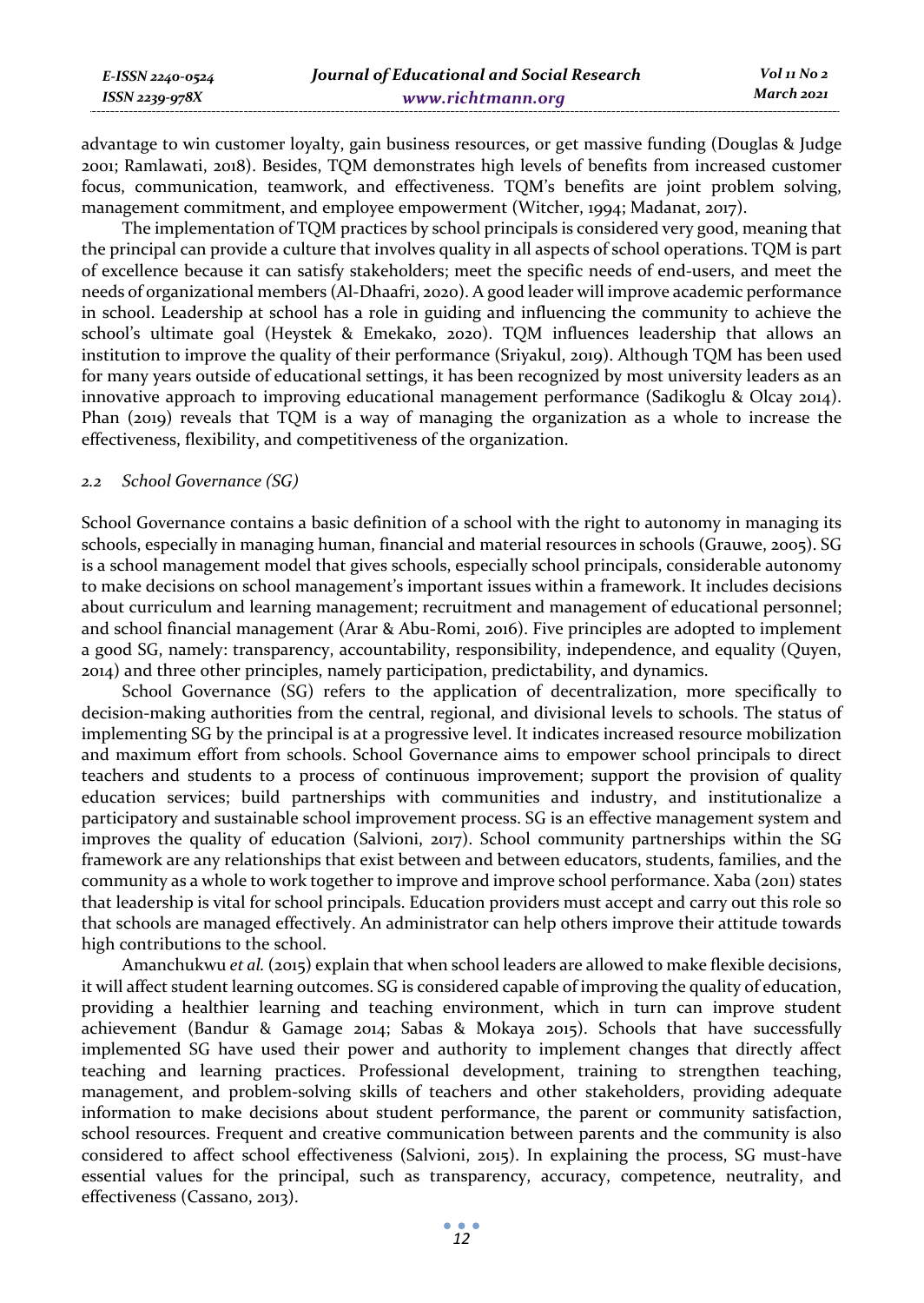# **3. Methods**

# *3.1 Analytic Hierarchy Process (AHP)*

The study is a quantitative research using the Analytic Hierarchy Process (AHP) approach to determine the appropriate strategy. The research subjects involved seven experts from the Director of Vocational High Schools of the Ministry of Education and Culture of Indonesia, the principal of Vocational School of DKI Jakarta and East Java Provinces, representatives of the Indonesian Ministry of Home Affairs, practitioners of vocational school-based enterprises, NGOs Care for vocational schools, and industry practitioners. The expert judgment used a pairwise comparison questionnaire, and then the analysis is carried out using Expert Choice V<sub>11</sub> software. The AHP approach starts from determining the objectives, criteria, attributes, and alternatives offered.



**Figure 1.** The hierarchy of the management of vocational school-based enterprise

Figure 1 shows the general framework of AHP, which consists of  $\frac{4}{10}$  (four) levels. The first level shows the focus or ultimate goal, namely increasing the effectiveness of managing vocational school-based enterprises. At the second level, the hierarchical structure shows the criteria used to measure effectiveness in the management of vocational school-based enterprises, which are adopted from management principles, namely man, money, method, and material. Then the next level contains criteria that become indicators of the formation of each criterion, namely leadership, expectations of student achievement, continuous evaluation, flexibility in budget management, curriculum, and school climate. Leadership and student achievement expectations as part of Man, flexibility in budget management as part of Money, ongoing evaluation as part of the Method, and curriculum and school climate as part of Materials. At the last level, strategies or alternatives that can be chosen are explained for increasing effectiveness in vocational school-based enterprises' management. The alternatives proposed, namely increasing the application of SG, increasing the application of TQM, and increasing both SG and TQM. In the end, the results of this analysis will be used as a basis in determining which strategies need to be carried out first to increase the effectiveness of the management of vocational school-based enterprises.

The procedures AHP analysis to determine the appropriate strategy in improving the effectiveness of management of vocational school-based enterprise with SG and TQM are as follows: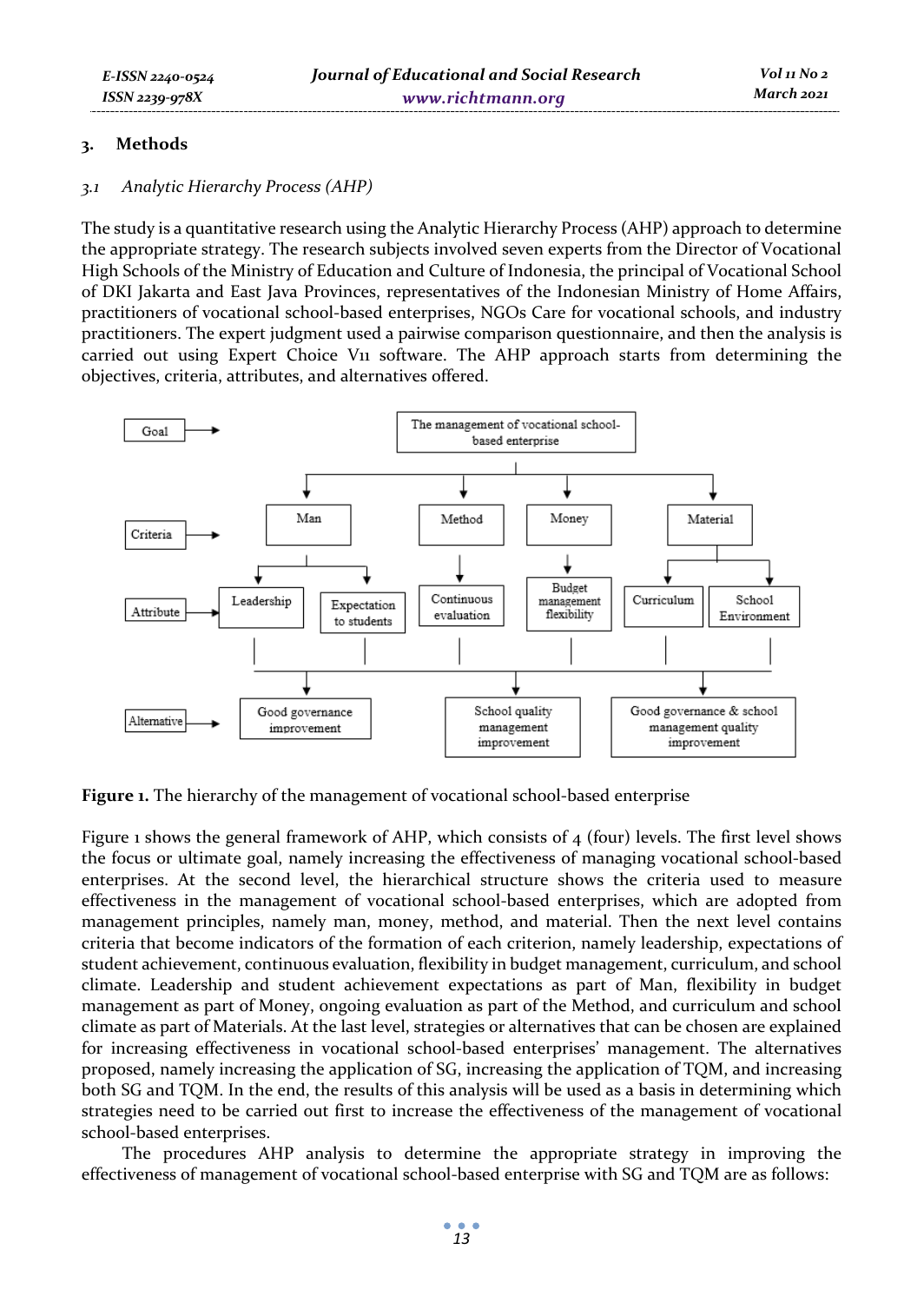



# *3.2 Interpretative Structural Modeling (ISM)*

Interpretative structural modeling (ISM) is used to plan strategic policies related to increasing vocational high school management effectiveness. The steps to work on the ISM carried out in this study follow the path proposed by Jayant (2014) and modified by Pancawati (2018) described in Figure 3 as follows.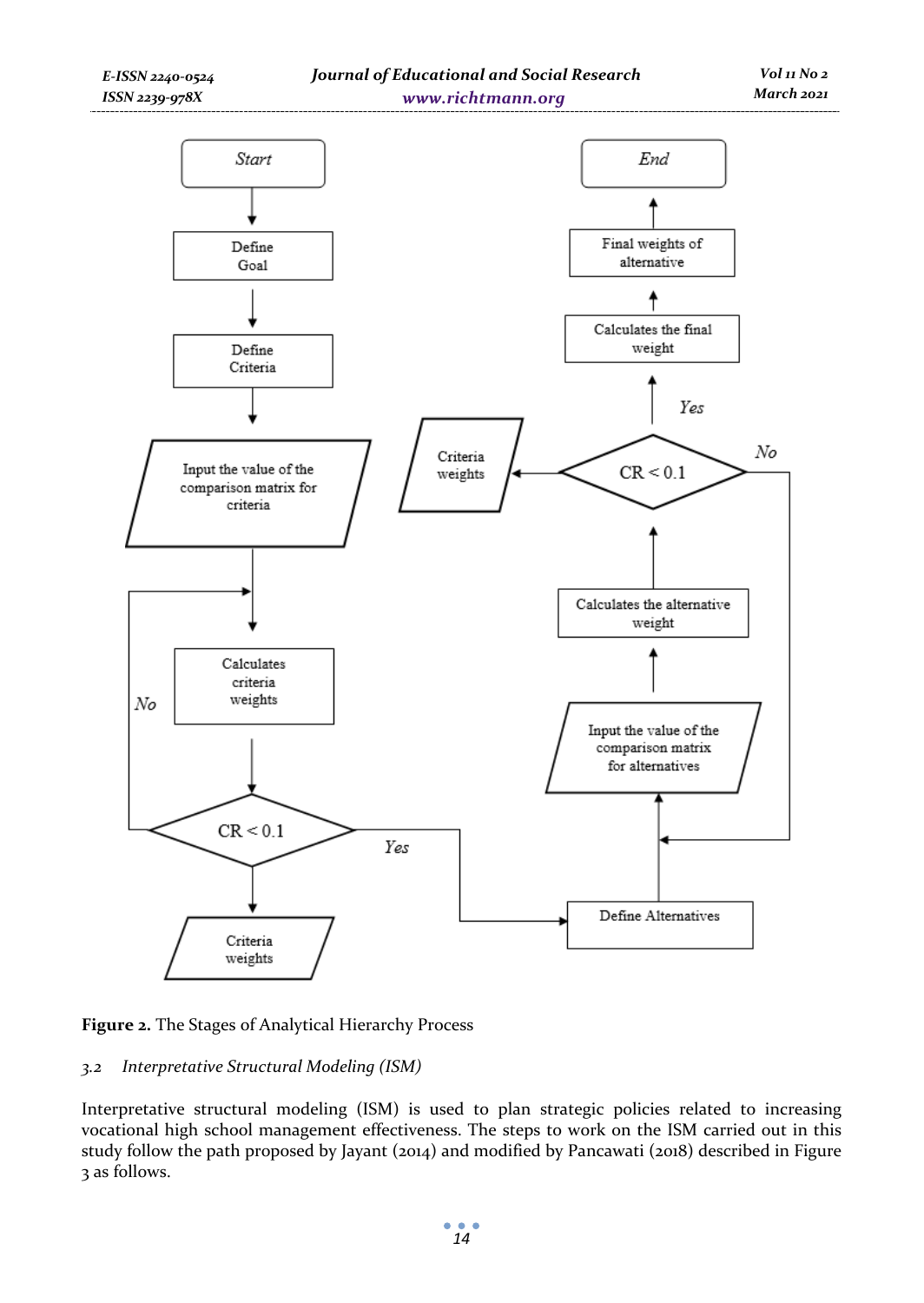

**Figure 3.** The Stages of Interpretative Structural Modeling

# **4. Result and Discussion**

### *4.1 Priority Results of AHP*

The results of this weighting explain the strategies that are prioritized in increasing the effectiveness of the management of vocational school-based enterprise on the six proposed attributes, namely leadership, expectations of student achievement, continuous evaluation, flexibility in budget management, curriculum, and school climate. Based on the priority of AHP analysis results as described in Table 30, it is found that increasing SG is a priority for three attributes, namely the attribute of leadership, flexibility in budget management, and school climate. The weights for each of these criteria are 0.372, 0.591, and 0.488, respectively. Meanwhile, the improvement of SG and TQM is a priority on three other criteria: the criteria for student achievement expectations, continuous evaluation, and the criteria for the curriculum weight of 0.368. Each criterion has a weight, namely 0.364, 0.368, and 0.483, respectively.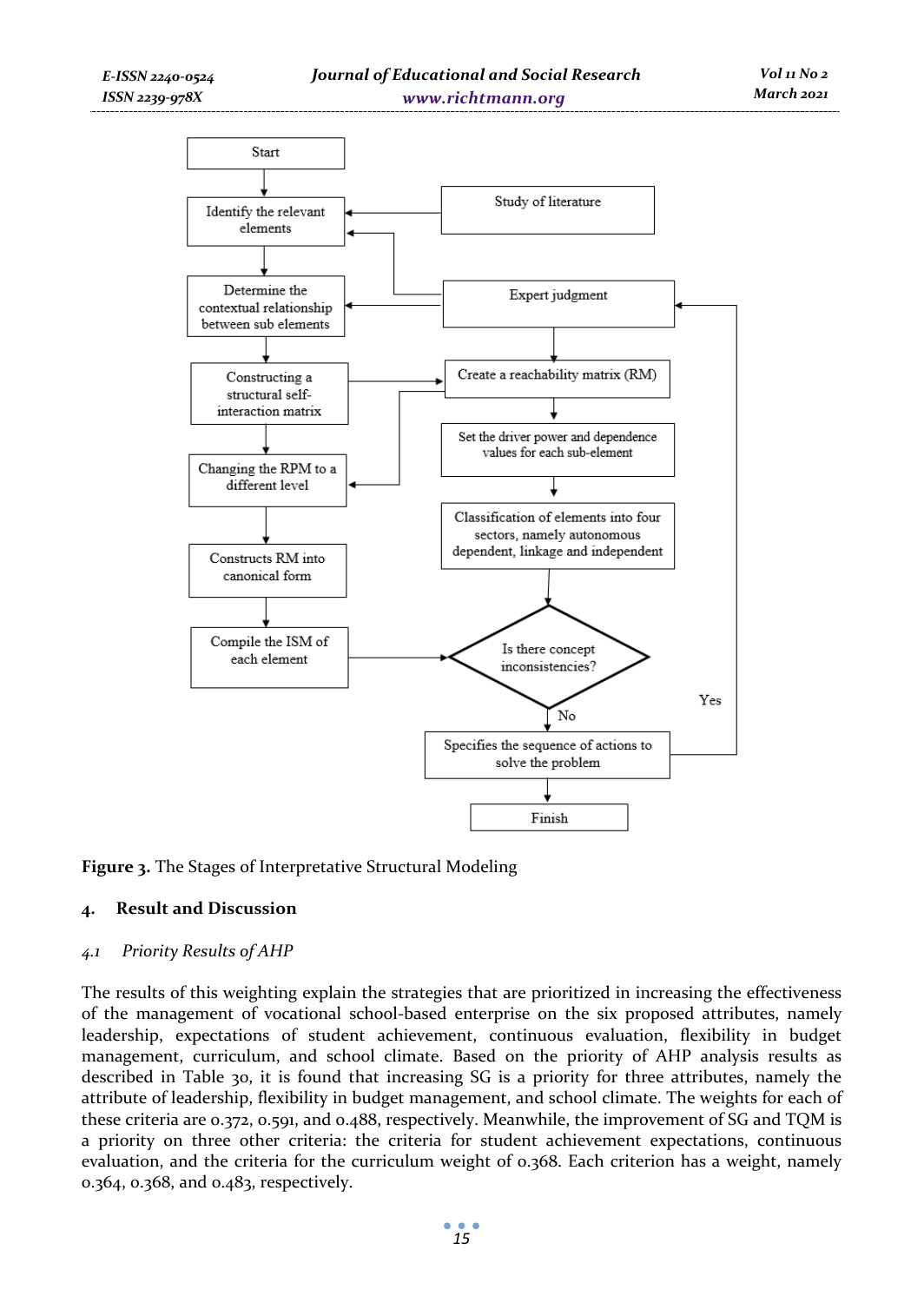| Table 1. Alternative Weighting Results for Atribute |  |  |  |
|-----------------------------------------------------|--|--|--|
|-----------------------------------------------------|--|--|--|

| Attribute                           | Alternative |       |            |
|-------------------------------------|-------------|-------|------------|
|                                     | SG          | TOM   | SG and TQM |
| Leadership                          | 0.372       | 0.288 | 0.340      |
| Expectations of student achievement | 0.363       | 0.272 | 0.364      |
| Continuous evaluation               | 0.346       | 0.286 | 0.368      |
| Budget management flexibility       | 0.591       | 0.168 | 0.240      |
| Curriculum                          | 0.206       | 0.311 | 0.483      |
| School environment                  | 0.488       | 0.175 | 0.337      |

The highest priority results at each hierarchical level are man with a weight of 0.524 for the criterion level, leadership with a weight of 0.785 for the attribute level and an increase in SG with a weight of 0.385 for the alternative level.

**Table 2.** Highest Priority Results at Each Hierarchy Level

| Hierarchy Level | <b>Highest Priority</b> | Weight |
|-----------------|-------------------------|--------|
| Criteria        | Man                     | 0.524  |
| Attribute       | Leadership              | 0.785  |
| Alternative     | SG Improvement          | 0.385  |

The AHP research results show that a strategy can be formulated to increase vocational school management's effectiveness. At the first level hierarchy, namely the hierarchy of criteria level, the priority criteria are Man's criteria (human resources). Then at the second level hierarchy, namely the attribute hierarchy, the priority is leadership on the Man criterion. In the last hierarchy, namely the alternative level hierarchy, the priority is the increase in SG. The combination of criteria and attributes that become a priority in each hierarchy will create a strategy to increase vocational school-based enterprise management's effectiveness. The strategy to increase vocational school-based enterprise effectiveness is by increasing the implementation of school governance in schools by increasing the criteria for strong and firm leadership in the human resources in the vocational school-based enterprise.

In general, schools only carry out predetermined standard duties and functions. However, with the vocational school-based enterprise's existence, schools have the opportunity to improve quality and service in schools. Schools that have implemented school-based enterprise must be able to provide the best service, they need a high-quality man (human resource) figure as the center of management. Human resources are the key in managing agencies that can synergize all existing components

In implementing school-based enterprise in vocational schools, leadership becomes domination because leadership forms a commitment to improve services by implementing school-based enterprise. The leader needed is a leader who understands the duties and functions of a leader, but a brave leader, and has a strong and creative will to make the institution he supports to be extraordinary and maximal in providing services. It takes a leader who can manage and control other essential management elements such as methods, money, and materials. The school-based enterprise will be very useful if the leaders understand the full mechanism of the school-based enterprise.

In addition, special attention is needed related to improving the climate in schools. Berkowitz (2017) explains that organizational climate is significant for achieving organizational effectiveness because the climate is an indication of how well an organization can realize all its potential so that schools' wishes can be achieved. High organizational performance tends to use everyone's abilities optimally and positively affect student academic outcomes.

Increasing the application of SG at the vocational school-based enterprise is considered necessary because, with the shift in power and authority to the school level, decision making can be done quickly so that schools create a more democratic model of school administration bureaucracy (Bandur 2012).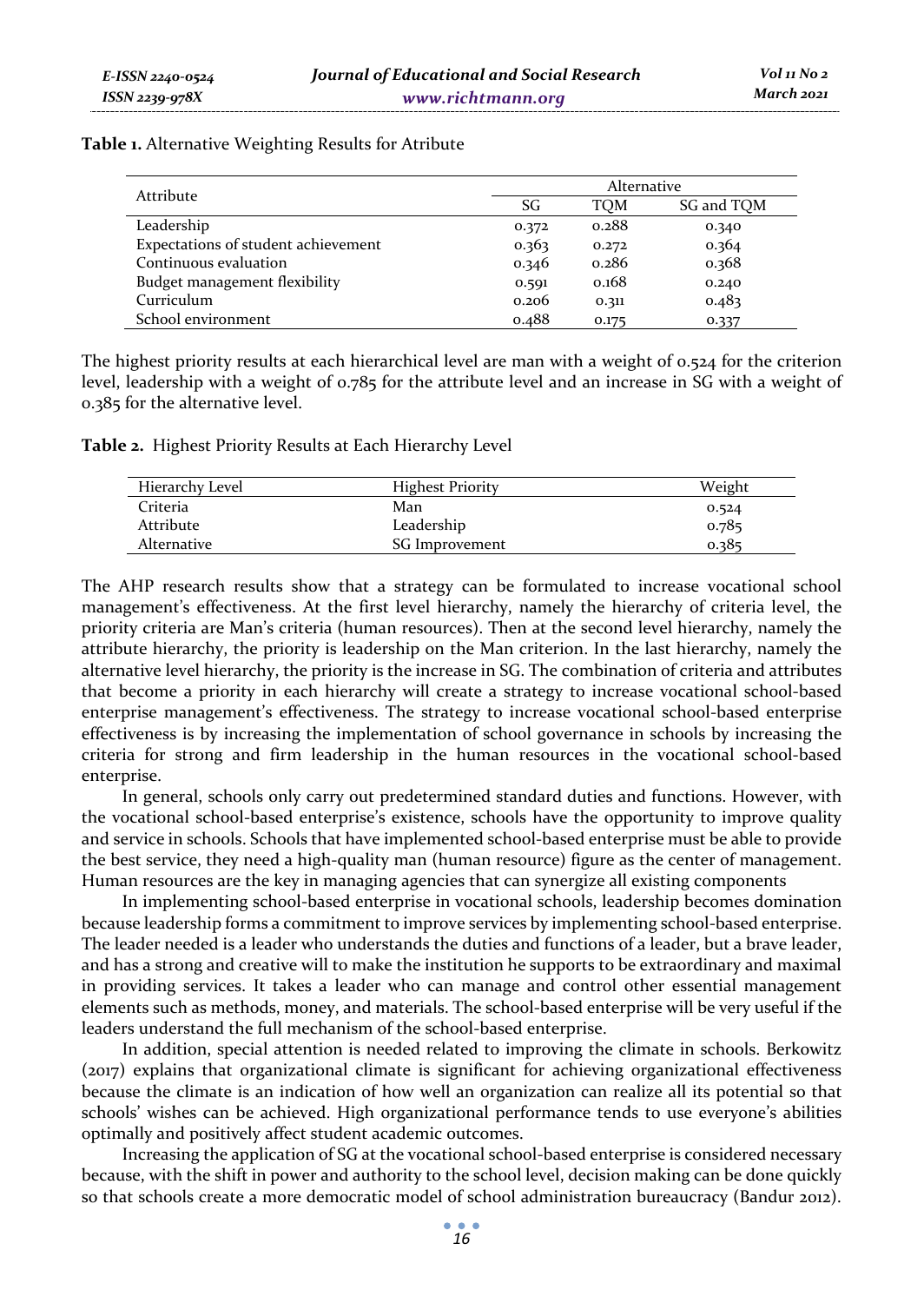| E-ISSN 2240-0524    | Journal of Educational and Social Research | Vol 11 No 2 |
|---------------------|--------------------------------------------|-------------|
| $ISSN$ 2239-97 $8X$ | www.richtmann.org                          | March 2021  |

This, of course, will indirectly be a more effective mechanism and, at the same time, encourage a new spirit of performance for school principals as managers. If school autonomy increases, then the design and implementation of school programs can be implemented better, faster, and following children's special needs (Allen 2010). The increase in SG is considered capable of increasing school effectiveness so that if SG is limited to responsibility, it will affect work program problems (Salvoni and Cassano, 2017; Salvioni, 2014; Mitchell, 2015)

#### *4.2 Strategic Plan Model Using ISM*

Furthermore, the strategy formula for improving the effectiveness of management in a vocational school-based enterprise was compiled using the ISM technique. This analysis is used to see the contextual relationship between elements and the hierarchy for the elements that make up the strategy by fixing the variables at the bottom level. The variables at the bottom level have the nature of driving power or a strong influence on the variables above (middle and top-level) and are independent. Then the variables at the bottom level will be combined or combined with a strategy that has been designed using AHP. The four elements of the ISM consist of criteria, attributes, alternatives, as described in Figure 1.

Modeling criteria on the ISM shows that the element that has a high driving force is first criterion (Man) as shown in Figure 4. Man's criteria are included in the independent sector, meaning that the criteria for human resources (Man) have a strong driving force in increasing the effectiveness of the vocational school-based enterprise. The level of dependence on other criteria elements is also low. The third Criterion (Method) is included in the sector between independent and linkage. This indicates that the criteria method has a sub-sector with a strong driving force but has an average level of dependence on other criteria elements, namely dependence that is neither too high nor too low.



**Figure 4.** (a) ISM model for criteria, (b) the interaction between criteria

Alternative modeling on ISM shows that the alternative with high propulsion is the second alternative (increased TQM). This alternative is included in the independent sector, meaning that the alternative to increasing TQM has a strong driving force in improving vocational school-based enterprise management's effectiveness. The level of dependence on other alternative elements is also low.

The third alternative (increasing SG and TQM) enters the linkage sector. It indicates that the alternatives to increasing SG and TQM have subsectors with strong driving power but not too high a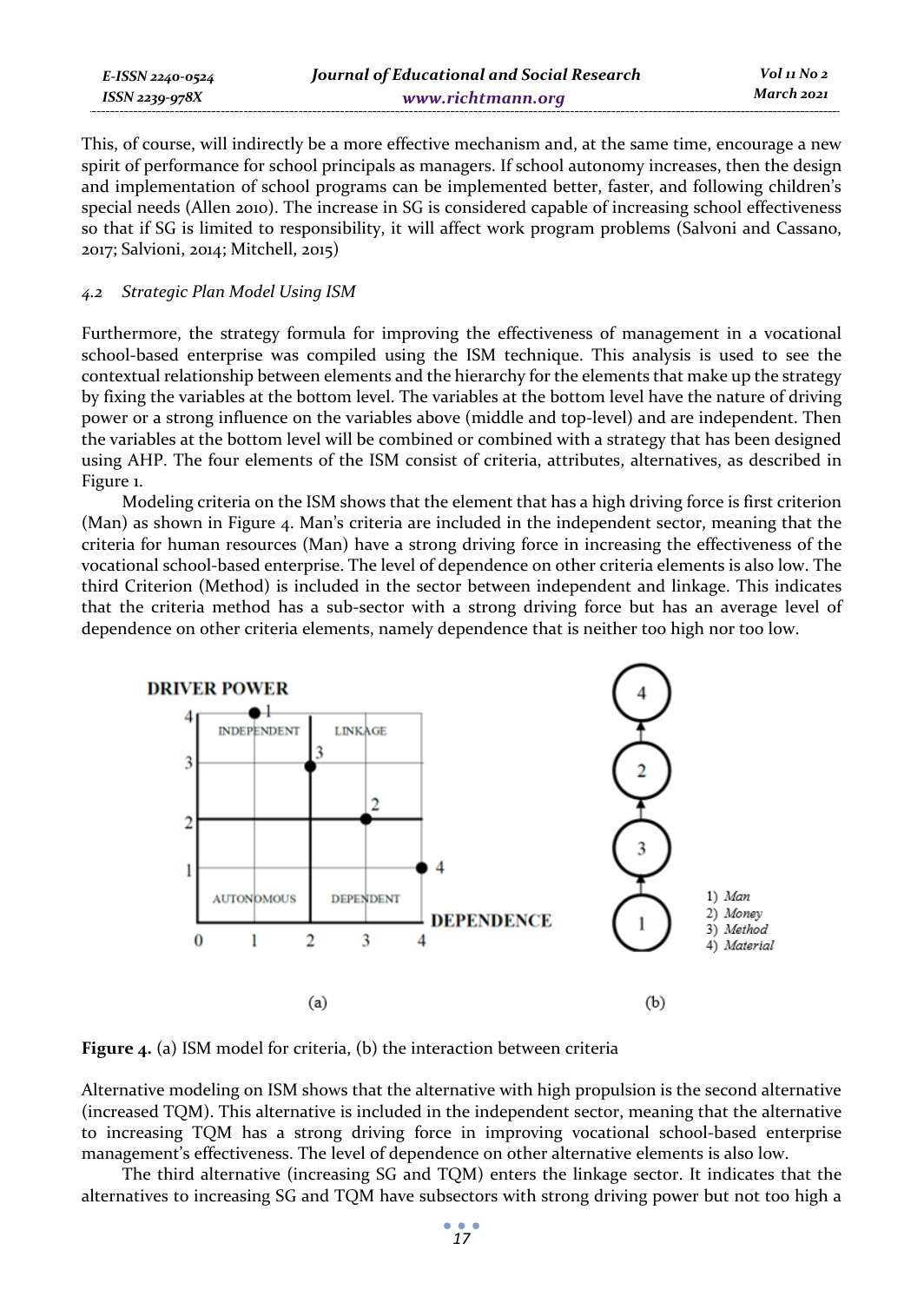| E-ISSN 2240-0524    | Journal of Educational and Social Research | Vol 11 No 2 |
|---------------------|--------------------------------------------|-------------|
| $ISSN$ 2239-97 $8X$ | www.richtmann.org                          | March 2021  |

level of dependence. This alternative is an unstable alternative where the lack of attention to this alternative will be an obstacle to increasing the management effectiveness of increasing SG and TQM. Meanwhile, the first alternative (increased SG) is located in the dependent sector, which shows that this alternative has a weak driving force and high dependence on other alternatives.

The second alternative (increasing TQM) is at the lowest level, which means that this alternative is the key to modeling strategic plans to increase vocational school-based enterprise management's effectiveness. The alternative of increasing TQM is considered to have a driver characteristic or a strong influence on alternatives that are at the upper level, namely the simultaneous increase in SG and TQM.

An increase in the application of TQM alternatives will have a positive impact and increase the SG and TQM alternatives. This means that the third alternative which is at the middle bottom level, can only be achieved if there is an increase in the alternative of increasing TQM. Meanwhile, an increase in the alternative increase in SG can only be achieved if an improvement in the SG and TQM increases. Variables at the top level have drivers' characteristics or low influence on variables at the lower level. The combination of the variables at the bottom level with a strategic model, namely the implementation of TQM, then followed by an increase in SG.

#### *4.3 Implication strategy to increase effectiveness of vocational school-based enterprise*

The implications of this research strategy are summarized in a matrix called the Effectiveness School Strategy Matrix, which is introduced as the ES2 Matrix. The strategy matrix is a novelty finding of this study which is described in Figure 5.



#### **Figure 5.** Effectiveness School Strategy Matrix

School Effectiveness Strategy Matrix through the implementation of SG and TQM strategies in schools. The vertical line upwards shows the implementation of the TQM strategy has a greater influence. Meanwhile, the horizontal line to the right shows that the SG strategy's implementation has a more significant influence. ES2 Matrix has four quadrants of strategy conditions, which explained as follows.

Quadrant I: This quadrant is named "Excellent" (effective, extraordinary). The school chooses to implement the TQM strategy and SG strategy simultaneously so that school management becomes very useful. This quadrant describes the strategies that schools can take to achieve high effectiveness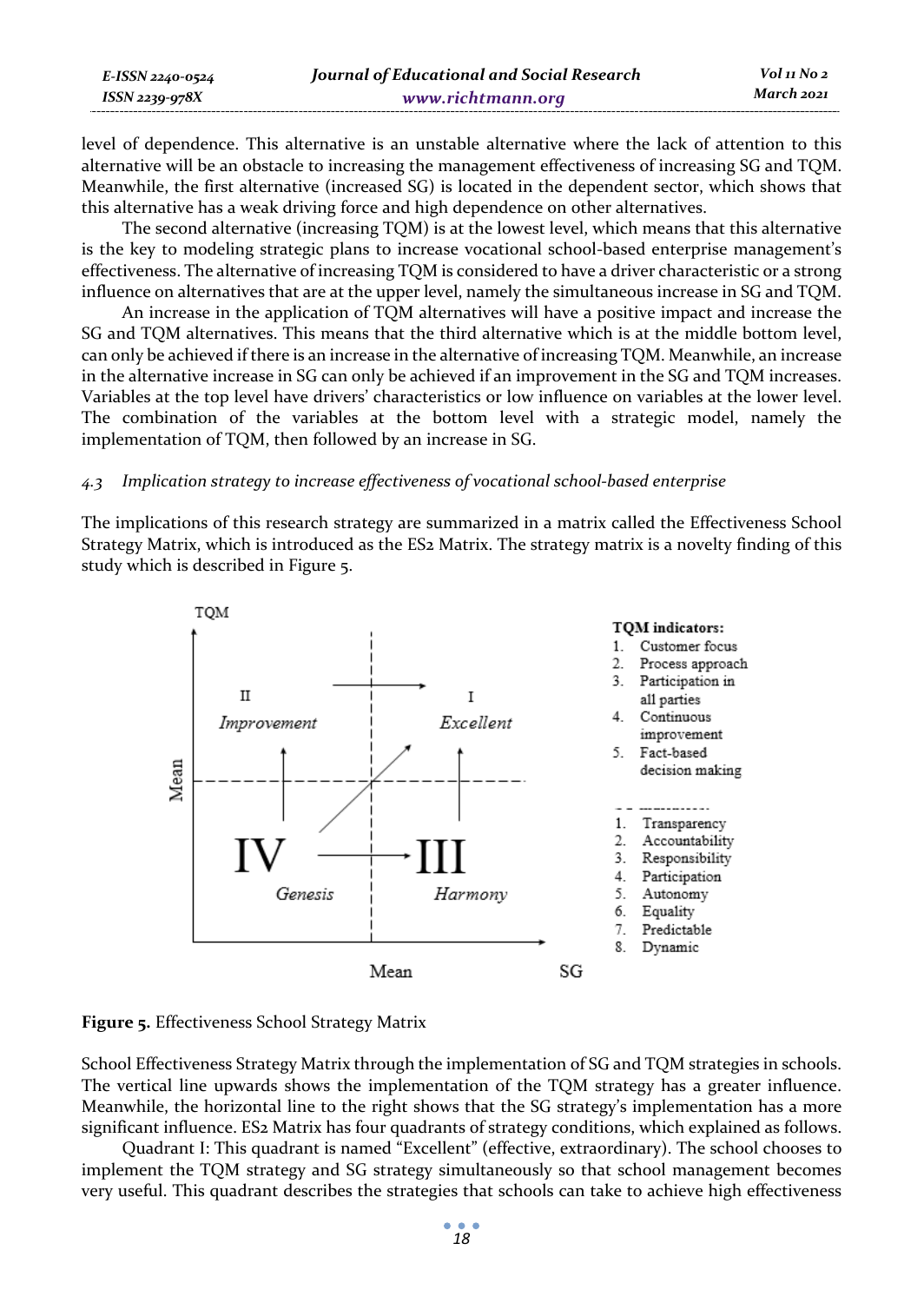| E-ISSN 2240-0524    | Journal of Educational and Social Research | Vol 11 No 2 |
|---------------------|--------------------------------------------|-------------|
| $ISSN$ 2239-97 $8X$ | www.richtmann.org                          | March 2021  |

in school management through the full implementation of the SG and TQM strategies simultaneously.

Quadrant II: This quadrant is named "Improvement" (quality, continuous improvement). This means that schools choose to prioritize the optimal implementation of the TQM strategy first, but this has not been followed by implementing the SG strategy in school management. In this condition, schools are more focused on innovation and quality improvement. This quadrant describes the strategies that schools can take to achieve effective school management at the secondary level, namely by implementing the TQM strategy, which has the greatest influence and the implementation of the SG strategy, which has little effect.

Quadrant III: This quadrant is named "Harmony" (harmony, governance). It means that schools choose to implement the SG strategy optimally first, but this has not been followed by the optimal implementation of the TQM strategy in school management. In this condition, schools are more focused on harmonizing management governance. This quadrant describes the strategies that schools can undertake to achieve effective school management at the secondary level, namely by implementing the SG strategy, which has the most significant influence, and the implementation of the TQM strategy, which has little effect.

Quadrant IV: This quadrant is called "Genesis" (beginning, growing). It means that schools are just starting to implement the TQM strategy and the SG strategy to achieve an effective school. This quadrant describes the strategies that schools can undertake at an early stage to achieve effective school management at low levels, namely by implementing the TQM strategy, which has little effect, and implementing the SG strategy, which has the least effect.

With SG practice's existence, the principal's decision-making authority, school decision-making, and the school board's involvement can create a learning environment and student achievement (Bandur, 2012; Gamage & Zajda, 2009). It is increasing the application of SG at vocational schools. School-based enterprise is considered necessary because, with the shift in power and authority to the school level, decision making can be done quickly so that schools create a more democratic model of school administration bureaucracy (Bandur 2012; Ismara, 2020). This, of course, will indirectly be a more effective mechanism as well as encourage a new spirit of performance for school principals as managers. If school autonomy increases, the planning, and implementation of school programs can be implemented better, faster, and according to the special needs of children (Allen 2010). The increase in SG is considered to increase school effectiveness so that if SG is limited to responsibilities, it will affect the work program problems (Salvoni and Cassano, 2017; Salvioni, 2014; Mitchell, 2015). TQM plays a role in making the implementation of SG more optimally, increasing school effectiveness (Kurniawan, 2020).

### **5. Conclusion**

The strategic plan model for increasing the effectiveness of school management must begin with improving and improving the quality of Human Resources (Man) in schools first then proceed with fixing the method applied in schools. Furthermore, after correcting the dimensions of the Man and Method optimally, then the improvement of the financial dimension (Money) and the learning material dimension (Material).

Improving Human Resources (Man) in schools can be done by fostering assertive and robust leadership through providing leadership training both to school principals and to teachers in schools. Then proceed with quality improvement. We are improving the method by implementing continuous evaluations and increasing flexibility in budget management by increasing the financial dimension (money). The next step is to improve the quality of the dimensions of learning material (Material), especially focusing on the climate and school curriculum.

The strategy for the effectiveness of vocational school-based enterprise management is designed to improve the quality of the implementation of vocational school-based enterprises in Indonesia so that it can run effectively. This strategy is based on the implementation of school governance (SG) and total quality management (TQM) so that it is expected to be an option for vocational high school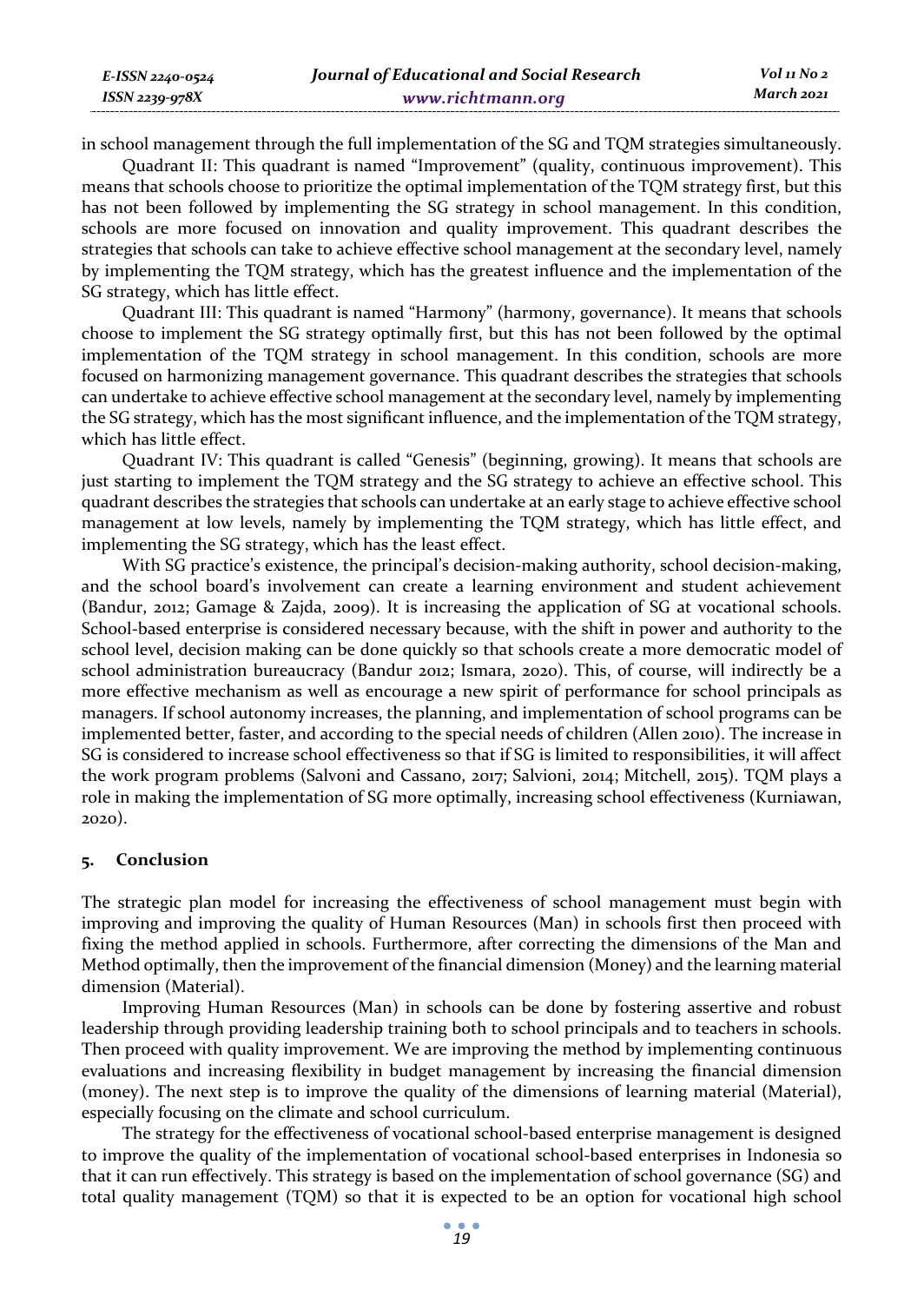leaders in making decisions. The managerial implication of the resulting strategy in this study is that the implementation of the strategy can be used as input for the Central Government (Ministry of Education, Ministry of Home Affairs, and Ministry of Finance) and Local Government to reorganize their roles in the preparation of regulations, guidance and supervision related to vocational school. based enterprise. For the leadership of a vocational school-based enterprise, this strategy can be used as a reference in making decisions in providing educational services, student services; Administrative and Financial Services; and Teaching Factory Services. For industry, this strategy can be an attraction to increase interest in collaborating with vocational school-based enterprises for effective school management.

### **6. Acknowledgment**

The authors are grateful to Bogor Agricultural University, Indonesia and Directorate General of Vocational Education, Ministry of Education and Culture, Indonesia.

### **References**

- Agus, A. (2011). Enhancing production performance and customer performance through total quality management (TQM): Strategies for competitive advantage. *Procedia-Social and Behavioral Sciences, 24, 1650-1662.*
- Al-Dhaafri, H. S., & Alosani, M. S. (2020). Impact of total quality management, organisational excellence and entrepreneurial orientation on organisational performance: empirical evidence from the public sector in UAE. *Benchmarking: An International Journal*.
- Allen R. 2010. *Does School Autonomy Improve Educational Outcomes? Judging The Performance of Foundation Secondary Schools In England*. London: University of London.
- Amanchukwu, R. N., Stanley, G. J., & Ololube, N. P. (2015). A review of leadership theories, principles and styles and their relevance to educational management. *Management, 5(1), 6-14.*
- Arar, K., & Abu-Romi, A. (2016). School-based management: Arab education system in Israel. Journal of Educational Administration, 54, 191–208.
- Badan Pusat Statistik (BPS). 2020. *Laporan Bulanan Data Sosial Ekonomi* 9th ed. Jakarta: Badan Pusat Statistik.
- Bandur A, Gamage D. 2014. How did school councils in Indonesia improve teaching/learning environments and student achievements?. *Journal of Applied Research in Education.* 18.15–28.
- Bandur A. (2012). School-based management developments : challenges and impacts. *Journal of Educational Administration.* 50(6).845–873.
- Bandur, A. (2012). School-based management developments : challenges and impacts. Journal of Educational Administration., 50, 845–873
- Berkowitz, R., Moore, H., Astor, R. A., & Benbenishty, R. (2017). A research synthesis of the associations between socioeconomic background, inequality, school climate, and academic achievement. *Review of Educational Research, 87(2), 425-469.*
- Berna Yüner, B., & Burgaz, B. (2019). Evaluation of the Relationship Between School Governance and School Climate. *Education and Science*, 44(199), 373-390
- Cassano, R. (2013). *Accountability e stakeholder relationship nelle aziende pubbliche*. FrancoAngeli, Milano, Italy.
- Cassano, R. (2013). *Accountability e stakeholder relationship nelle aziende pubbliche*. FrancoAngeli, Milano, Italy.
- Douglas, T.J. and Judge, WQ. (2001). Total quality management implementation and competitive advantage: The role of structural control and exploration. Academy of Management Journal, 44(1), 158-169
- Fatkhurrokhman, M., Leksono, S. M., Ramdan, S. D., & Rahman, I. N. (2018). Learning strategies of productive lesson at vocational high school in Serang City. Jurnal Pendidikan Vokasi, 8(2), 163.
- Felestin, F., & Triyono, M. B. (2015). The implementation of total quality management at vocational high schools in Indonesia. *REiD (Research and Evaluation in Education)*, *1*(1), 13-24.
- Gamage, D., & Zajda, J. (2009). Decentralisation, School-Based Management, and Quality. Decentralisation, School-Based Management, and Quality. https://doi.org/10.1007/978-90-481- 2703-0.
- Grauwe, A. D. E. (2005). Improving the quality of education through school-based management: learning from international experiences. Review of Education., 51, 269–287.
- Heystek, J., & Emekako, R. (2020). Leadership and motivation for improved academic performance in schools in low socio-economic contexts. *International Journal of Educational Management.*